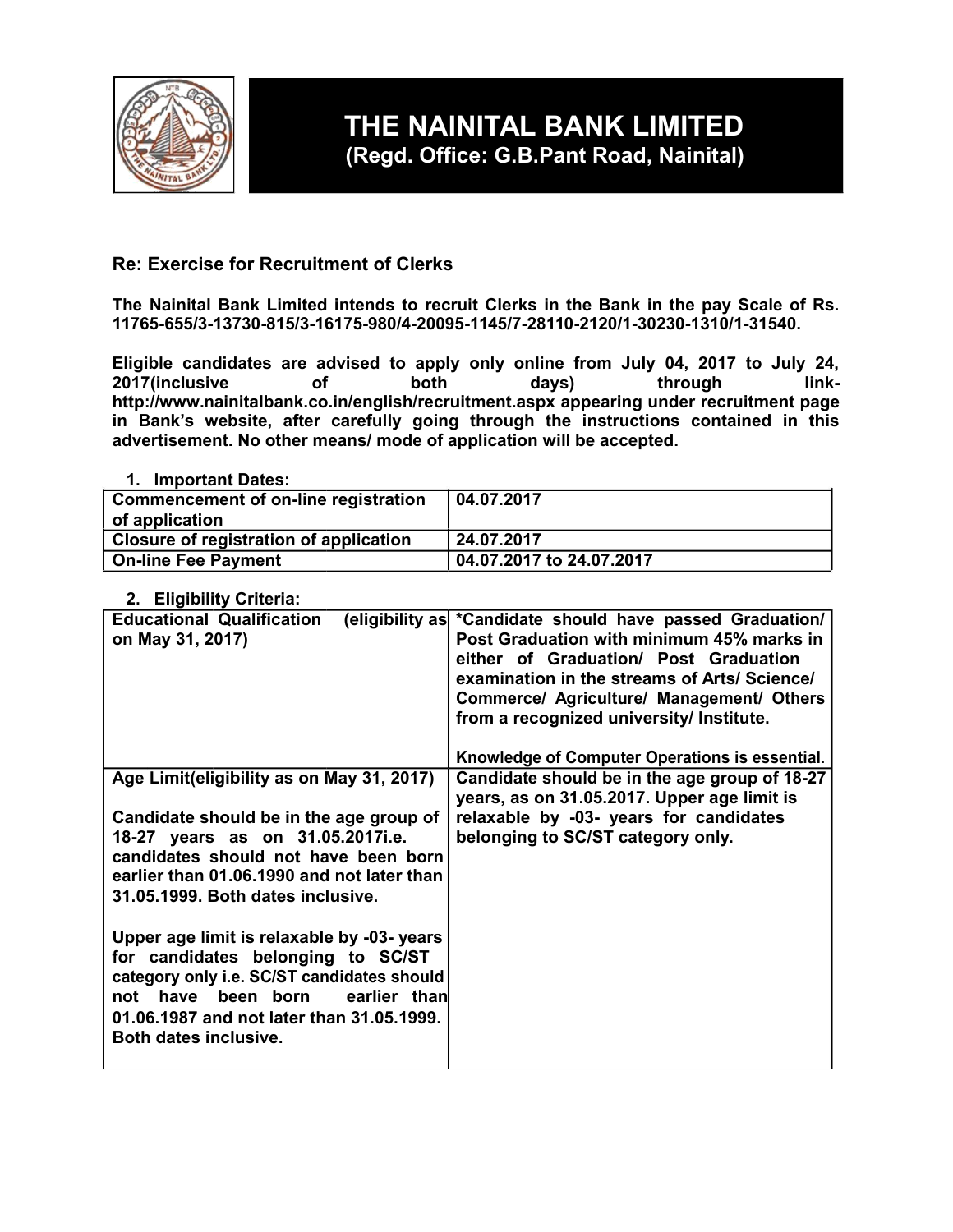**\*Where the University has awarded CGPA / GPA score to the candidate, the percentage marks shall be calculated by dividing the total marks obtained by the candidate in all the subjects in the all semesters by aggregate maximum marks in all the subjects irrespective of honors / optional / additional optional subject.**

**3. Identity Verification: In the Examination Hall as well as at the time of interview, the call letter along with original and a photocopy of the candidate's currently valid photo identity such as PAN Card/ Passport/ Driving Licence/ Voter's Card/ Bank Passbook with photograph/ Photo identity proof issued by a Gazzetted Officer on official letterhead/ Photo identity proof issued by a People's Representative on official letterhead/ valid recent Identity Card issued by a recognized College/ University/ Aadhar/E- Aadhar card with a photograph/ Employee ID/ Bar Council Identity Card with photograph should be submitted to the invigilator for verification. The candidate's identity will be verified with respect to his/her details on the call letter, in the Attendance List and requisite documents submitted. If identity of the candidate is in doubt the candidate will not be allowed to appear for the Examination.**

**Ration Card will not be accepted as valid ID proof for this process.**

- **Note: Candidates have to produce in original the photo identity proof and submit photocopy of the photo identity proof along with Examination Call Letter as well as the Interview Call Letter while attending the examination/ interview respectively, without which they will not be allowed to take up the examination/ interview. Candidates must note that the name as appearing on the Call Letter (provided during the process of registration) should exactly match the name as appearing on the Photo Identity Proof. Female candidates who have changed first/last/middle name post marriage must take special note of this. If there is any mismatch between the name indicated in the Call Letter and Photo Identity Proof the candidate will not be allowed to appear for the examination. In case of candidates who have changed their name, will be allowed only if they produce original Gazette Notification/their original Marriage Certificate/ Affidavit in original.**
	- **4. How To Apply:**

**Candidates can apply online only from July 04, 2017 to July 24, 2017and no other mode of application will be accepted. The detailed Guidelines / Procedure are as follows:**

- **A. Online Application Registration.**
- **B. Online Payment of Fees.**
- **C. Photograph and Signature Upload.**
- **A. ONLINE APPLICATION:**

# **Application fee (Non- Refundable):**

**Rs. 800.00 (Rupees eight hundred only) for all categories of candidates EXCEPT candidates belonging to SC/ST category.**

**For SC/ST candidates Rs. 400.00 (Rupees four hundred only).**

**1. The process of online application form and payment towards recruitment application fees can be made from July 04, 2017 to July 24, 2017.**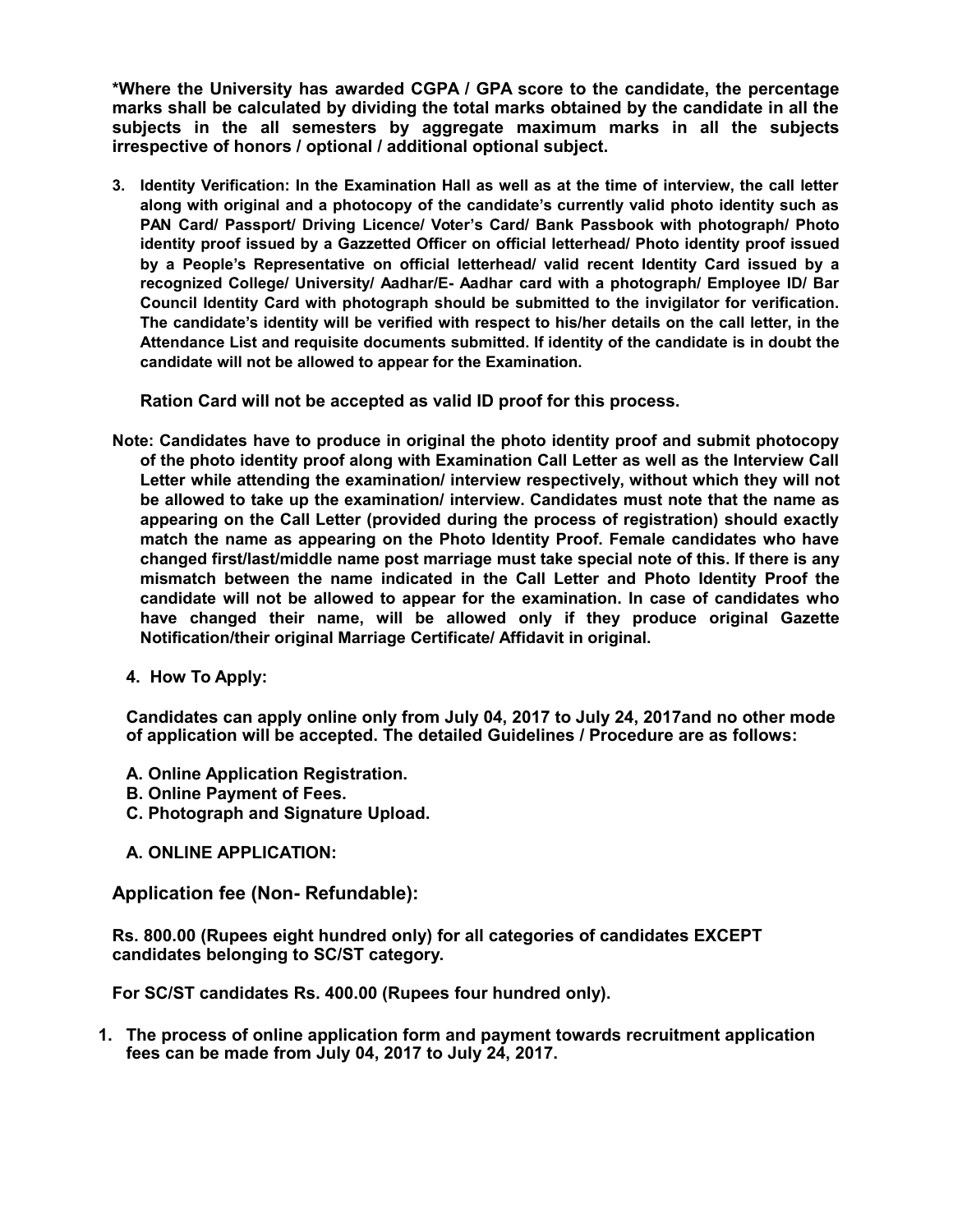- **2. The payment can be made by using Debit Cards (RuPay/Visa/MasterCard/Maestro), Credit Cards, Internet Banking, IMPS, Cash Cards/ Mobile Wallets by providing information as asked on the screen.**
- **3. Before registering their applications on the website, candidates should possess a valid e-mail ID. In case the candidate does not have a valid e-mail id, he/ she will have to create a new email ID before applying online.**
- **4. Candidates should carefully fill in the details in the Online Application at the appropriate places very carefully. Candidates are advised to verify every field filled in the application. The name of the candidate should be spelt correctly in the application as it appears in the Certificate/ identity proof/Mark sheets & PAN Card.**
- **5. Candidates are first required to go to the Bank's website www.nainitalbank.co.in and click on the "Recruitment/Results". No other means/mode of application is acceptable.**
- **6. Then click "Recruitment exercise for Clerks- 2017-18". Then click on the option "APPLY ONLINE" which will open a new screen.**
- **7. To register application, choose the tab "Click here for New Registration" and enter Name, Contact details and Email-id. A Provisional Registration Number and Password will be generated by the system and displayed on the screen. Candidate should note down the Provisional Registration Number and Password. An Email & SMS indicating the Provisional Registration number and Password will also be sent.**
- **8. In case the candidate is unable to complete the application form in one go, he / she can save the data already entered by choosing "SAVE AND NEXT" tab. Prior to final submission of the online application candidates are advised to use the "SAVE AND NEXT" facility to verify the details in the online application form and modify the same, if required.**
- **9. Candidates are advised to carefully fill and verify the details filled in the online application themselves as no change will be possible/ entertained after clicking the FINAL SUBMIT BUTTON.**
- **10. Name of the candidate or name of his /her Father/ Husband etc. should be spelt correctly in the application as it appears in the Identity Proof/Certificates/ Mark sheets. Any change/alteration found may disqualify the candidature.**
- **11. Validate your details and Save your application by clicking the 'VALIDATE YOUR DETAILS' and 'SAVE & NEXT' button.**
- **12. Candidates can proceed to upload Photo & Signature as per the specifications given in the Guidelines for Scanning and Upload of Photograph and Signature detailed under Point "C".**
- **13. Candidates can proceed to fill other details of the Application Form.**
- **14. Click on the Preview Tab to preview and verify the entire application form before clicking on FINAL SUBMIT.**
- **15. Modify details, if required, and click on 'FINAL SUBMIT' only after verifying and ensuring that the photograph, signature uploaded and other details filled by you are correct.**
- **16. Click on 'PAYMENT' Tab and proceed for payment.**
- **17. Click on 'SUBMIT' button.**

**After Final Submission of the online application, candidates are required to immediately take a printout of the online application using the above registration number and password. The printout of application form is mandatorily required to be submitted at the time of interview. DO NOT SEND THE APPLICATION FORM TO THE BANK.**

**B. PAYMENT OF FEES (Non- Refundable):**

**ONLINE MODE: Application fee:Rs. 800.00 (Rupees eight hundred only) for all categories of candidates EXCEPT candidates belonging to SC/ST category.**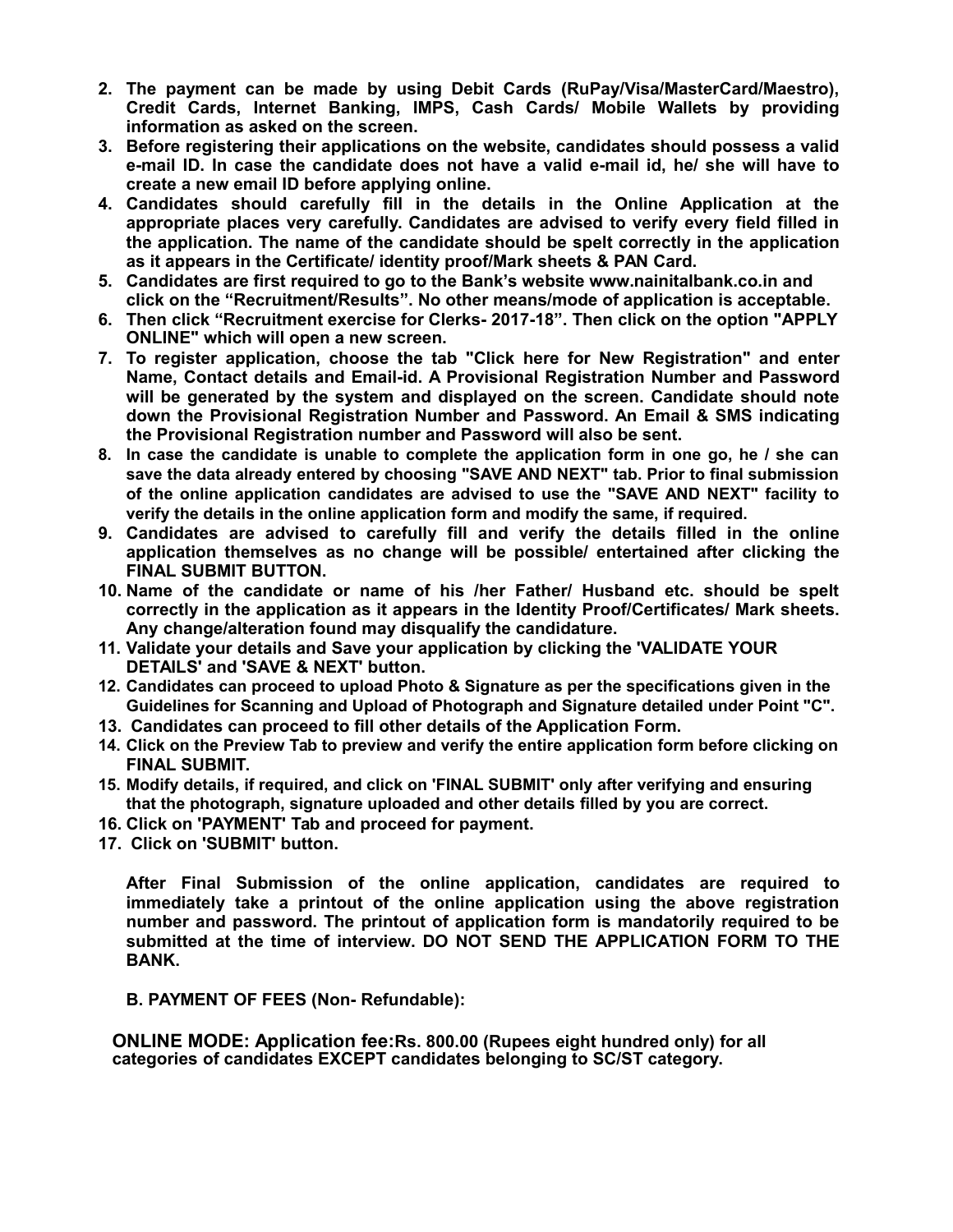**For SC/ST candidates Rs. 400.00 (Rupees four hundred only).**

**The application form is integrated with the payment gateway and the payment process can be completed by following the instructions.**

- **1. The payment can be made by using Debit Cards (RuPay/Visa/MasterCard/Maestro), Credit Cards, Internet Banking, IMPS, Cash Cards/ Mobile Wallets by providing information as asked on the screen.**
- **2. After submitting your payment information in the online application form, PLEASE WAIT FOR THE INTIMATION FROM THE SERVER. DO NOT PRESS BACK OR REFRESH BUTTON IN ORDER TO AVOID DOUBLE CHARGE.**
	- **3. On successful completion of the transaction, an e-Receipt will be generated.**
	- **4. Non-generation of 'E-Receipt' indicates PAYMENT FAILURE. On failure of payment, candidates are advised to login again using their Provisional Registration Number and Password and repeat the process of payment.**
	- **5. Candidates are required to take a printout of the e-Receipt and online Application Form containing fee details. Please note that if the same cannot be generated, online transaction may not have been successful.**
- **6. To ensure the security of your data, please close the browser window once your transaction is completed.**
- **7. There is facility to print application form containing fee details after payment of fees.**
- **C. PHOTOGRAPH & SIGNATURE SCAN AND UPLOAD:**

**In case the face in the photograph or signature is unclear, the application may be rejected.**

**Candidate may edit the application and re-upload the photograph/ signature in such case.**

#### **Photograph Image:**

**Photograph must be a recent passport size colour picture.**

**The picture should be in colour, against a light-coloured, preferably white background. Look straight at the camera with a relaxed face.**

**If the picture is taken on a sunny day, have the sun behind you, or place yourself in the shade, so that you are not squinting and there are no harsh shadows.**

**If you have to use flash, ensure there's no "red-eye".**

**If you wear glasses make sure that there are no reflections and your eyes can be clearly seen.**

**Caps, hats and dark glasses are not acceptable. Religious headwear is allowed but it must not cover your face.**

**Dimensions 200 x 230 pixels (preferred).** 

**Size of file should be between 20kb-50kb.**

**Ensure that the size of the scanned image is not more than 50KB. If the size of the file is more than 50KB, then adjust the settings of the scanner such as the DPI resolution, no. of colours etc., during the process of scanning.**

**Signature Image:**

**The applicant has to sign on white paper with Black Ink pen.**

**The signature must be signed only by the applicant and not by any other person. The Applicant's signature obtained on the call letter and attendance sheet at the time of the examination should match the uploaded signature. In case of mismatch, the candidate may be disqualified.**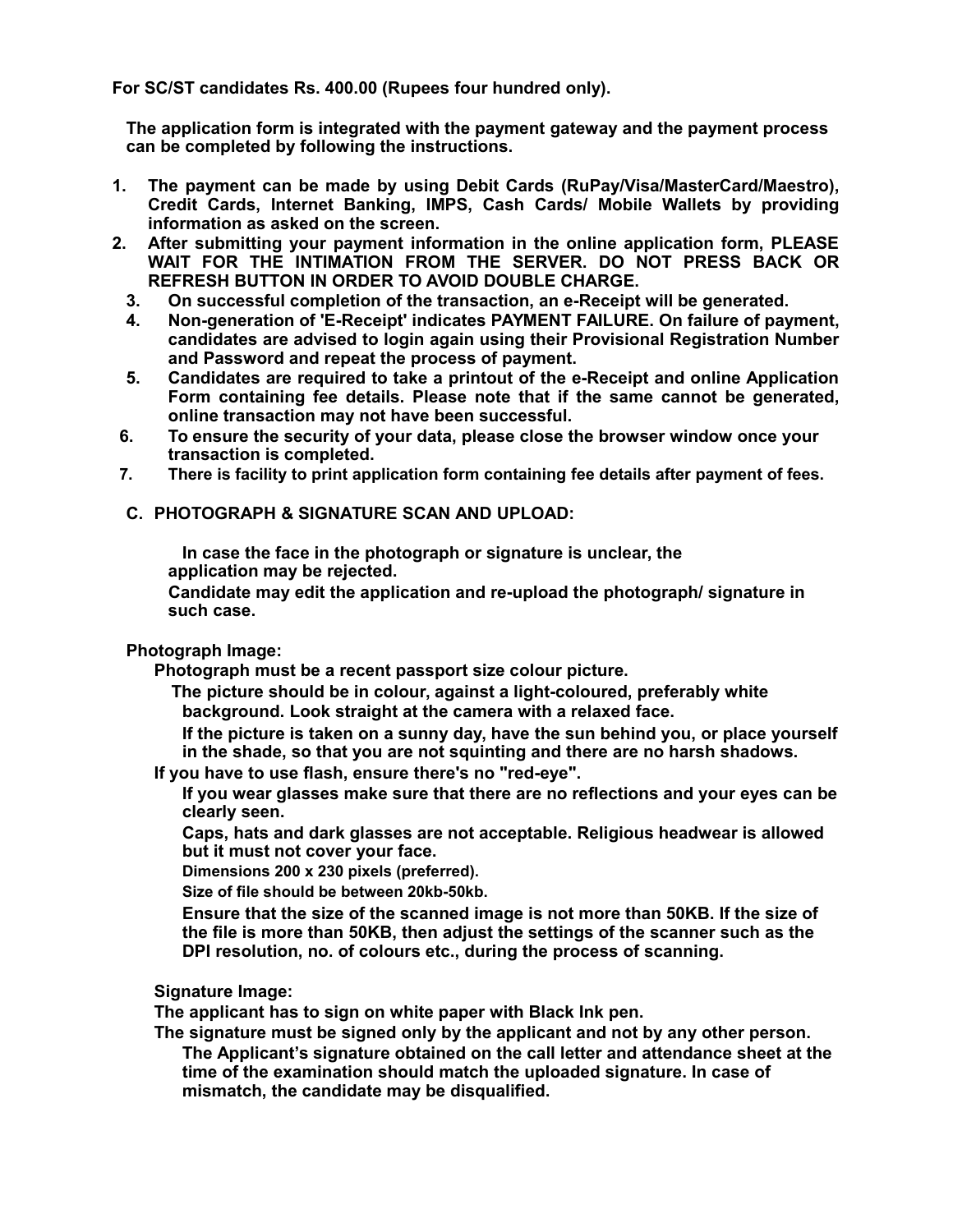**Dimensions 140 x 60 pixels (preferred). Size of file should be between 10kb —20kb. Ensure that the size of the scanned image is not more than 20KB.**

**Scanning the Photograph & Signature: Set the scanner resolution to a minimum of 200 dpi (dots per inch). Set Color to True Color.**

**File Size as specified above.**

**Crop the image in the scanner to the edge of the photograph/signature, then use the upload editor to crop the image to the final size (as specified above). The image file should be JPG or JPEG format. An example file name is image01.JPGor image01.JPEG Image dimensions can be checked by listing the folder files or moving the mouse over the file image icon. Candidates using MS Windows/MS Office can easily obtain photo and signature in .jpeg format not exceeding 50KB & 20KB respectively by using MS Paint or MS Office Picture Manager. Scanned photograph and signature in any format can be saved in .jpg format by using 'Save As' option in the File menu and size can be reduced below 50KB (photograph) & 20KB (signature) by using crop and then resize option [Please see above for the pixel size ] in the 'Image' menu. Similar options are available in other photo editor also.**

**If the file size and format are not as prescribed, an error message will be displayed. While filling in the Online Application Form the candidate will be provided with a link to upload his photograph and signature.**

**Procedure for Uploading the Photograph and Signature:**

**There will be two separate links for uploading Photograph and Signature.** 

**Click on the respective link "Upload Photograph / Signature".**

**Browse & Select the location where the Scanned Photo/ Signature file has been saved. Select the file by clicking on it.**

**Click the 'Upload' button.**

**NOTE: Please note that all the particulars mentioned in the online application including Name of the Candidate, Category, Date of Birth, Address, Mobile Number, Email ID, Centre of Examination, etc. will be considered as final and no change/modifications will be allowed after submission of the online application form. Candidates are hence advised to fill in the online application form with utmost care as no correspondence regarding change of details will be entertained. The Bank will not be responsible for any consequences arising out of furnishing of incorrect and incomplete details in the application or omission to provide the required details in the application form. An online application which is incomplete in any respect such as without proper size photograph and signature uploaded in the online application form/ unsuccessful fee payment will not be considered as valid. Candidates are advised in their own interest to apply on-line much before the closing date and not to wait till the last date for depositing the fee / intimation charges to avoid the possibility of disconnection/ inability/ failure to log on to the website on account of heavy load on internet/website jam. The Bank does not assume any responsibility for the candidates not being able to submit their applications within the last date on account of the aforesaid reasons or for any other reason. Please note that the above procedure is the only valid procedure for applying. No other mode of application or incomplete steps would be accepted and such applications would be rejected. Any information submitted by an applicant in his/ her application shall be binding on the candidate personally and he/she shall be liable for prosecution/ civil consequences in case the information/ details furnished by him/ her are found to be false at a later stage.**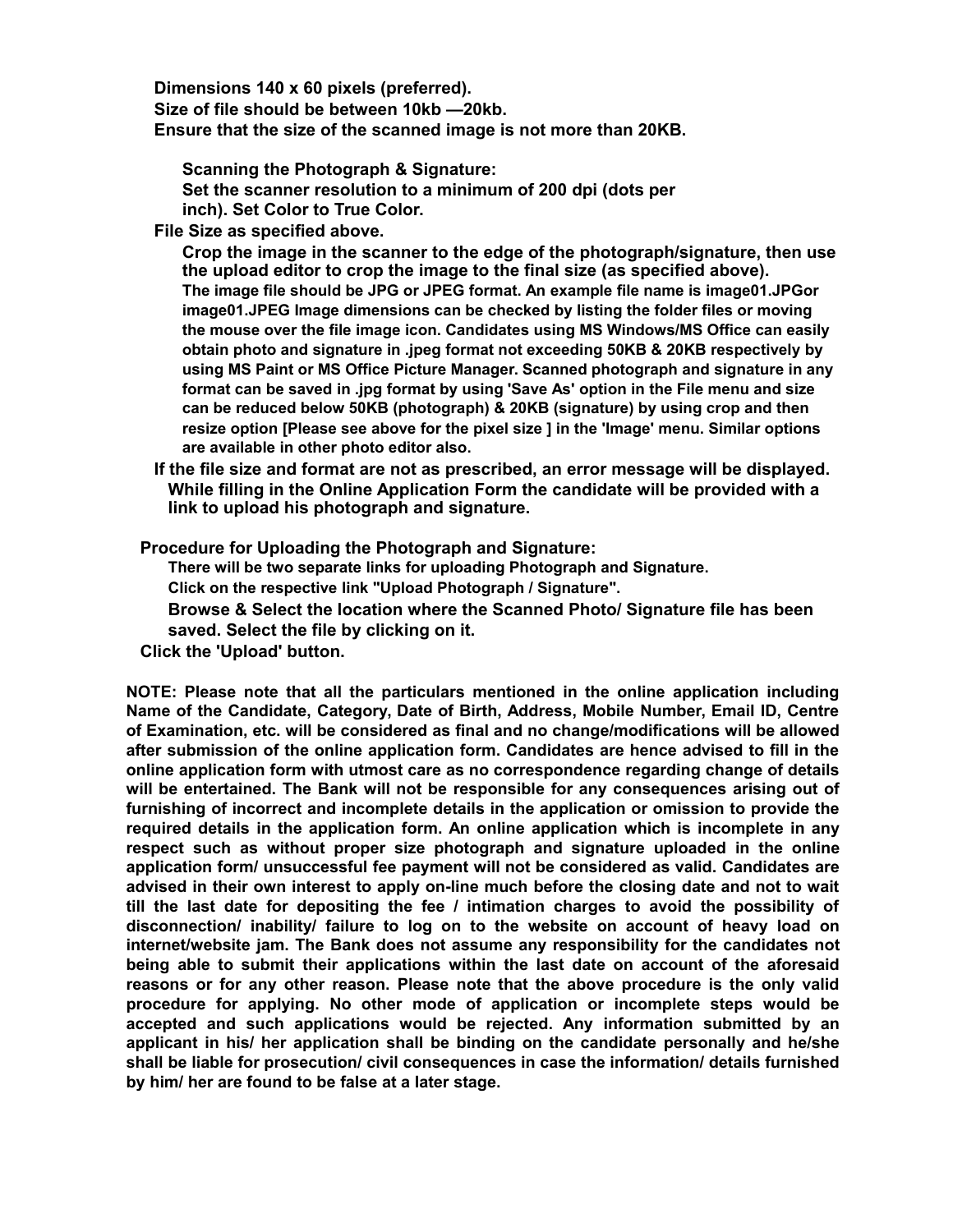### **5. Call Letters:**

**Candidates will have to visit the Bank's website www.nainitalbank.co.in for downloading call letters for online examination. Intimation for downloading call letter will also be sent through email/SMS. Once the candidate clicks the relevant link, he/she can access the window for call letter download. The candidate is required to use (i) Registration Number/ Roll Number, (ii) Password/ Date of Birth for downloading the call letter. Candidate needs to affix recent recognizable photograph on the call letter preferably the same as provided during registration and appear at the examination centre with (i) Call Letter (ii) Photo Identity Proof as stipulated in this advertisement and also specified in the call letter and (iii) Photocopy of the same Photo Identity Proof as brought in original.**

**6. At the Examination Centre:**

**Candidates are required to bring the following to the examination centre:**

**Print out of Call Letter (which has to be downloaded by the candidate using the registration number and password obtained at the time of registration of online application). A recent passport size photograph of the candidate has to be affixed on the Call Letter.**

**You are required to carry with you your currently valid photo identity proof (original) and photocopy thereof, failing which you will not be allowed to appear for the test.**

**Without the above mentioned documents the candidate will not be admitted for the examination.**

**Candidates reporting late: i.e. after the reporting time specified on the call letter for Examination will not be permitted to take the examination. The reporting time mentioned on the call letter is prior to the Start time of the test. Though the duration of the examination is2 hours15 Minutes (135 minutes),candidates may be required to be at the venue for about 4 hours including the time required for completion of various formalities such as verification and collection of various requisite documents, logging in, giving of instructions, etc.**

**7. Choice of Region and Centers for examination:**

**Online Exam for Recruitment of Clerks will be conducted in centres at following location:**

| Sr. No. | <b>Centre</b>                    |
|---------|----------------------------------|
|         | Haldwani (Uttarkhand)            |
|         | Dehradun (Uttarakhand)           |
| 3       | <b>Moradabad (Uttar Pradesh)</b> |
|         | <b>Lucknow (Uttar Pradesh)</b>   |
|         | Delhi (NCR)                      |

**a) The examination will be conducted online in venues given in the respective call letters.**

**b) Any request for change of centre for examination/ interview shall NOT be entertained.**

**c) Bank, however, reserves the right to cancel any of the Examination Centres and/ or add some other Centres, at its discretion, depending upon the response, administrative feasibility, etc. Bank also reserves the right to allot the candidate to any centre (either within the state or outside the state) other than the one he/she has opted for.**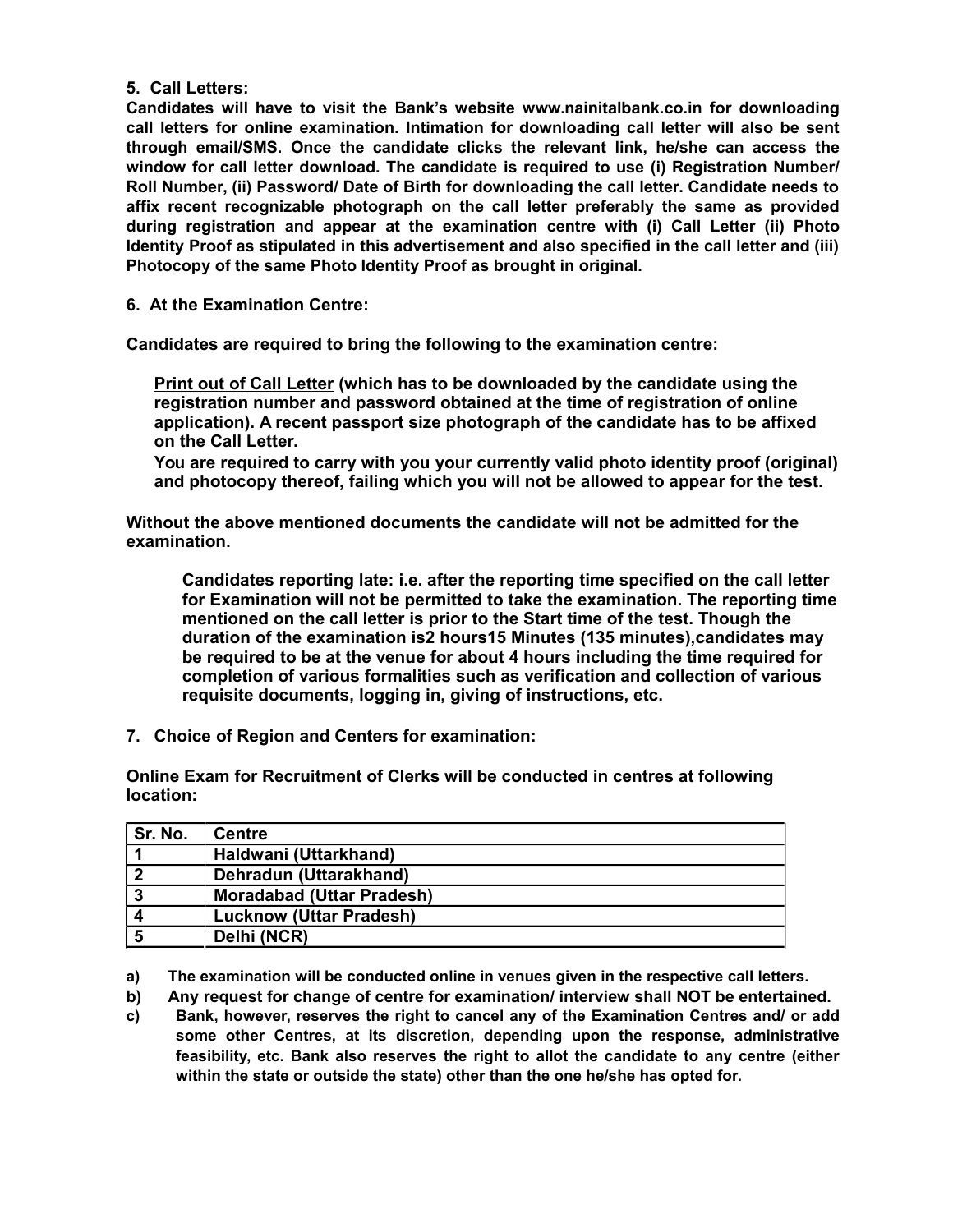- **d) Choice of centre once exercised by the candidate will be final. If sufficient number of candidates do not opt for a particular centre for "Online" examination, Bank reserves the right to allot any other adjacent centre to those candidates OR if the number of candidates is more than the capacity available for online exam for a centre, Bank reserves the right to allot any other centre (either within the state or outside the state) to the candidate.**
- **e) Candidate will appear for the examination at an Examination Centre at his / her own risk and expenses and the Bank will not be responsible for any injury or losses, etc. of any nature.**

**8.Candidates will have to appear for personal interview to be conducted by the Bank. The successful candidates will be called for an interview. Subject to their being medically fit for assignment, the selected candidates will be offered appointment in Clerical Cadre of the Bank. The Bank reserves the right to reject any application without assigning any reason and no correspondence in this regard will be entertained.**

**9.Vacancies will be filled in at the existing and future branches/offices of the Bank.**

**10. The data /information once submitted by the candidate in the online application form will be considered as final and cannot be changed at a later stage. The application fee once paid will NOT BE REFUNDED on any account nor would be held in reserve for any future examination or selection. The application fee shall also NOT BE REFUNDED in case the application is rejected / not considered by the Bank.**

**11.The Bank takes no responsibility for any delay in submission of online applications or communication. Candidates in their own interest are advised to ensure that online payment through Debit Cards (RuPay/Visa/MasterCard/Maestro), Credit Cards, Internet Banking, IMPS, Cash Cards/ Mobile Wallets has been successfully remitted as per above instructions and submit the online applications well before the last date.**

**12. Candidates are advised to ensure that they fulfill the parameters of qualifications and age as prescribed above. Candidates, who do not fulfill the prescribed eligibility criteria, may be disqualified at any stage of the recruitment process.**

| Sr.<br>No.     | <b>Name of the Test</b>                                                  | No.<br>οf<br><b>Questions</b> | <b>Maximum Version</b><br><b>Marks</b> |                 | <b>Duration</b>    |
|----------------|--------------------------------------------------------------------------|-------------------------------|----------------------------------------|-----------------|--------------------|
|                | Reasoning                                                                | 40                            | 50                                     |                 | <b>30 Minutes</b>  |
| $\mathbf{2}$   | <b>English Language</b>                                                  | 40                            | 40                                     |                 | <b>30 Minutes</b>  |
| $\overline{3}$ | <b>General Awareness (with</b><br>reference<br>special<br>to<br>Banking) | 40                            | 40                                     | Only<br>English | <b>25 Minutes</b>  |
| $\overline{4}$ | <b>Computer Knowledge</b>                                                | 40                            | 20                                     |                 | 20 Minutes         |
| 5              | <b>Quantitative Aptitude</b>                                             | 40                            | 50                                     |                 | <b>30 Minutes</b>  |
| <b>Total</b>   |                                                                          | 200                           | 200                                    |                 | <b>135 Minutes</b> |

| 13. The details will be as given below: |  |  |  |
|-----------------------------------------|--|--|--|
|-----------------------------------------|--|--|--|

| <b>Penalty for wrong answer</b>              | Yes, 0.25 marks for each wrong answer |
|----------------------------------------------|---------------------------------------|
| <b>Number of Answer choices per question</b> | 5 Options                             |